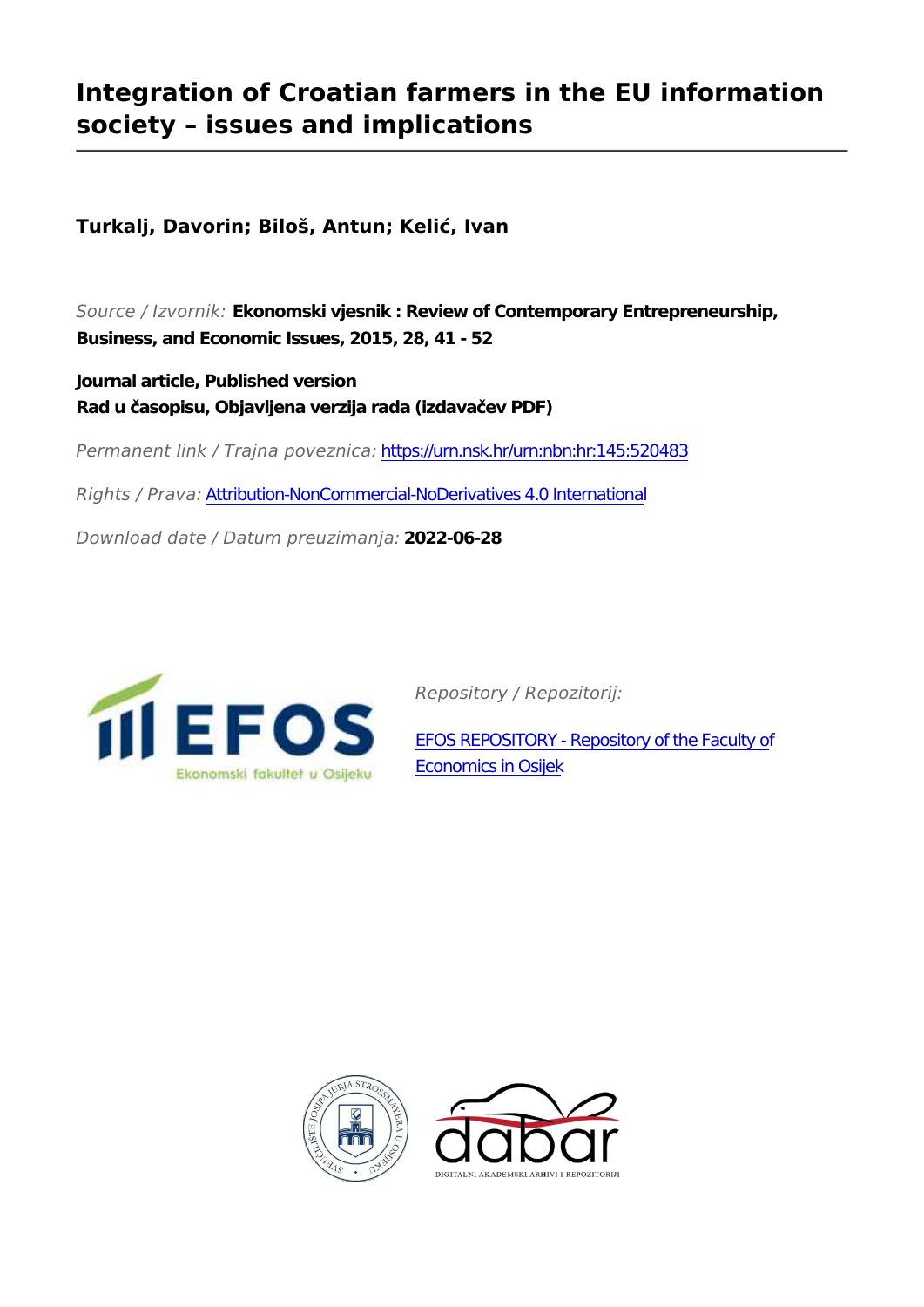*Davorin Turkalj Josip Juraj Strossmayer University of Osijek Faculty of Economics in Osijek Gajev trg 7, 31 000 Osijek davorin@efos.hr Phone: +385982244137*

#### *Antun Biloš*

*Josip Juraj Strossmayer University of Osijek Faculty of Economics in Osijek Gajev trg 7, 31 000 Osijek abilos@efos.hr Phone: +385992194239*

*Ivan Kelić Josip Juraj Strossmayer University of Osijek Faculty of Economics in Osijek Gajev trg 7, 31 000 Osijek ikelic@efos.hr Phone: +385996742692*

*UDK 631.1:004] (497.5) Original scientific article*

*Received: July 2, 2014 Accepted for publishing: December 5, 2014*

# **INTEGRATION OF CROATIAN FARMERS IN THE EU INFORMATION SOCIETY – ISSUES AND IMPLICATIONS**

# **Abstract**

Further development of family farms in Croatia largely depends on their adaptation to the contemporary demands of the open market, in particular by keeping up with new technologies and acquiring new knowledge. Through such adaptation, farmers would gain better access to information and new markets and a better position in negotiations. Overall, they would become better managers of their businesses. The Internet, coupled with other information and communication technologies (ICT), represents a tool for linking up different interest groups within the vertical agricultural chain. The role and significance of ICT and information literacy within agricultural activities is presented through a review of European development initiatives and theoretical insights regarding this topic. To reveal obstacles (objective and subjective), the current level of skills and the readiness to adopt new knowledge and technologies, a survey was conducted on a representative sample of inhabitants from rural areas, i.e. farmers, since they are a determining factor of such changes. The present paper is part of the research exploring a wider context of ICT implementation aimed at enhancing farmers' competencies, and consequently, enhancing overall agricultural performance. The analysis seeks to confirm the basic hypothesis that there are objective and subjective obstacles, but also the interest and willingness to increase the level of knowledge in the observed social unit.

**Keywords:** Information society, ICT, Croatian farmers, social marketing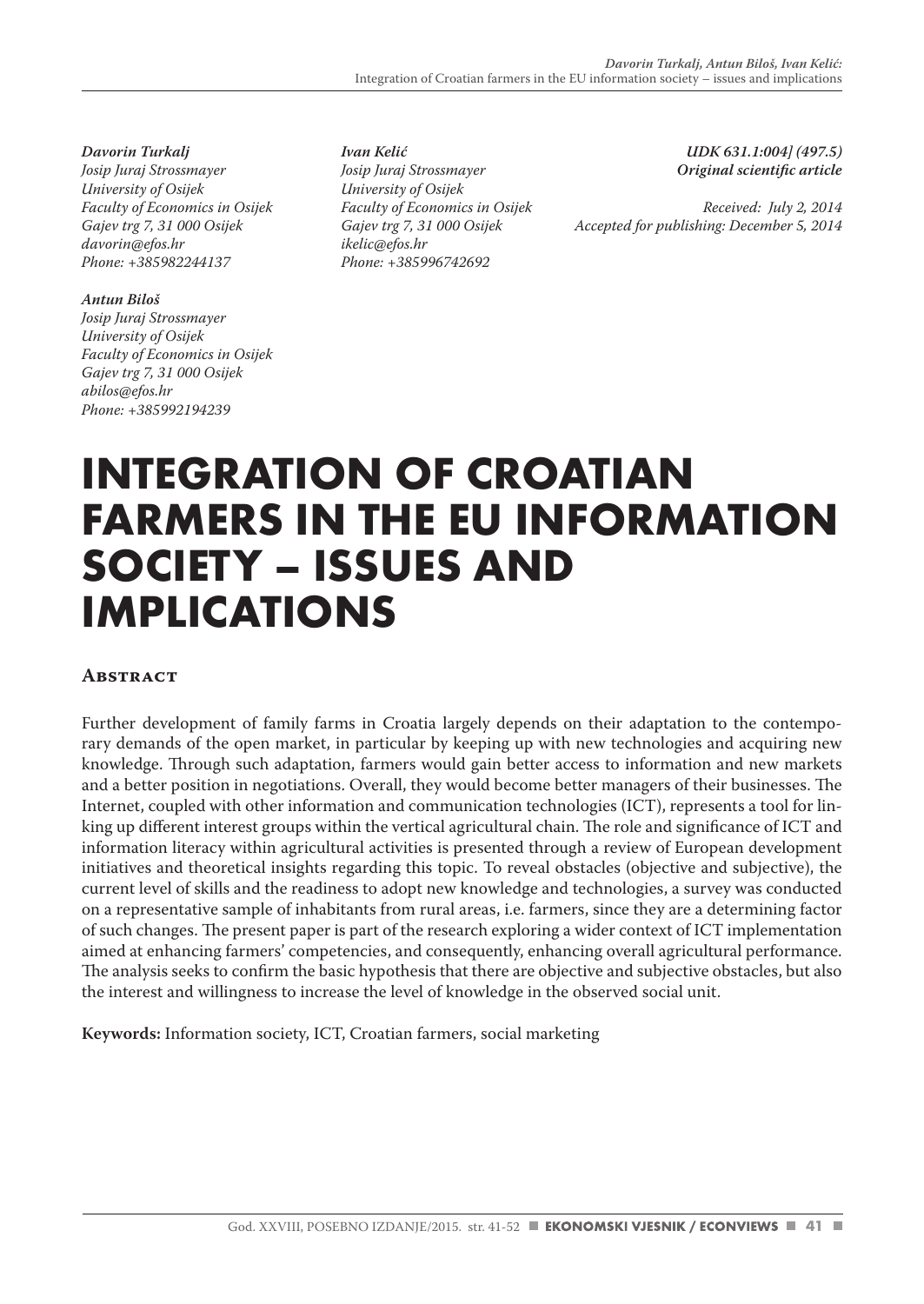# *1. Introduction*

Initiatives of the European Union are necessary to offer its members and candidate countries certain guidelines and action plans aimed at increasing the digital and information literacy, primarily in underprivileged social groups. The ultimate goal is to remove barriers such as age, isolation of people living in remote or marginal areas of the EU*,* or in poorer regions, etc. Regardless of the reasons, the intention is to facilitate the empowerment of all individuals and to reduce the digital gap, thus enabling equalfooting participation and contribution within digital economy and the information society.

Already, the majority of all economic sectors are involved in data exploitation, which provides them with the competitiveness required for participation in the modern market system. Such exploitation implies understanding the technology, i.e. being familiar with new tools and skills that could have a strong impact on everyday business operations even in traditional sectors like farming. For example, the data collected during different stages of production, such as soil composition, sensor readings by agricultural machinery, weather forecasts and crop features can be combined with data on food markets, agricultural raw materials buying off, or forthcoming possibilities for capital investments, all with the aim of making complex decisions (European Commission, 2013). The main goal of this paper was to determine how ready farmers are for the challenges arising from Croatia's full accession to the EU, so the following hypothesis was tested: although there are objective and subjective obstacles to raising the level of knowledge among farmers in Croatia through optimized use of information and communication technologies, there is an interest, as well as a desire to enhance knowledge. To determine those challenges, the primary research analysis was divided into three sections. The **first** deals with obstacles to the adoption of new knowledge and technologies; the **second** with interest, and the **third** with desire, as the final phase before taking concrete actions.

# *2. Terminology issues within the literacy system*

The notion of literacy is difficult to define, mostly due to national and socio-cultural implications within which it is contemplated, as concluded at the UNESCO Expert Meeting held in 2003 in Paris. In today's environment of information overflow, the traditional conception of literacy as a capacity to read, write and understand numbers needs to be revised and expanded. This is why the contemporary notion of literacy is rather stretchy and susceptible to change, but still serving both society and the individual (UNESCO, 2005). For the purposes of this paper, we will mention a set of literacies, which are a prerequisite for equitable and competitive participation in today's European agricultural system, consisting of: basic literacy acquired through elementary education, agricultural literacy as a body of specific knowledge, digital literacy and information literacy. This, of course, does not exclude the existence of other kinds of literacy; it only emphasizes their modality depending on the case in question. To gain a better understanding of the significance and impact of the above mentioned set of literacies, in the following text there follows a brief explanation of concepts, together with a review of some major authors who have studied these issues.

# *2.1. Agricultural literacy*

In view of the circumstances in which agricultural activity in Croatia is taking place, agricultural literacy can be described as a set of skills acquired through farming work and knowledge passed on mostly orally, and accordingly lacks any kind of formal mode of learning. This observation is confirmed by Croatian legislation (Act on Agriculture, 2009), which classifies a farmer as a physical person on a farm, working in agriculture, who has knowledge and skills related to agriculture. First attempts at defining agricultural literacy were roughly in this scope; however, it soon became obvious that the range of knowledge required to be a farmer today is much wider.

Meischen and Trexler propose a comprehensive definition of agricultural literacy, stating that it is "knowledge and understanding of agriculturally related scientific and technologically based concepts and processes required for personal decision making, participation in civic and cultural affairs, and economic productivity" (Meischen, Trexler, 2003).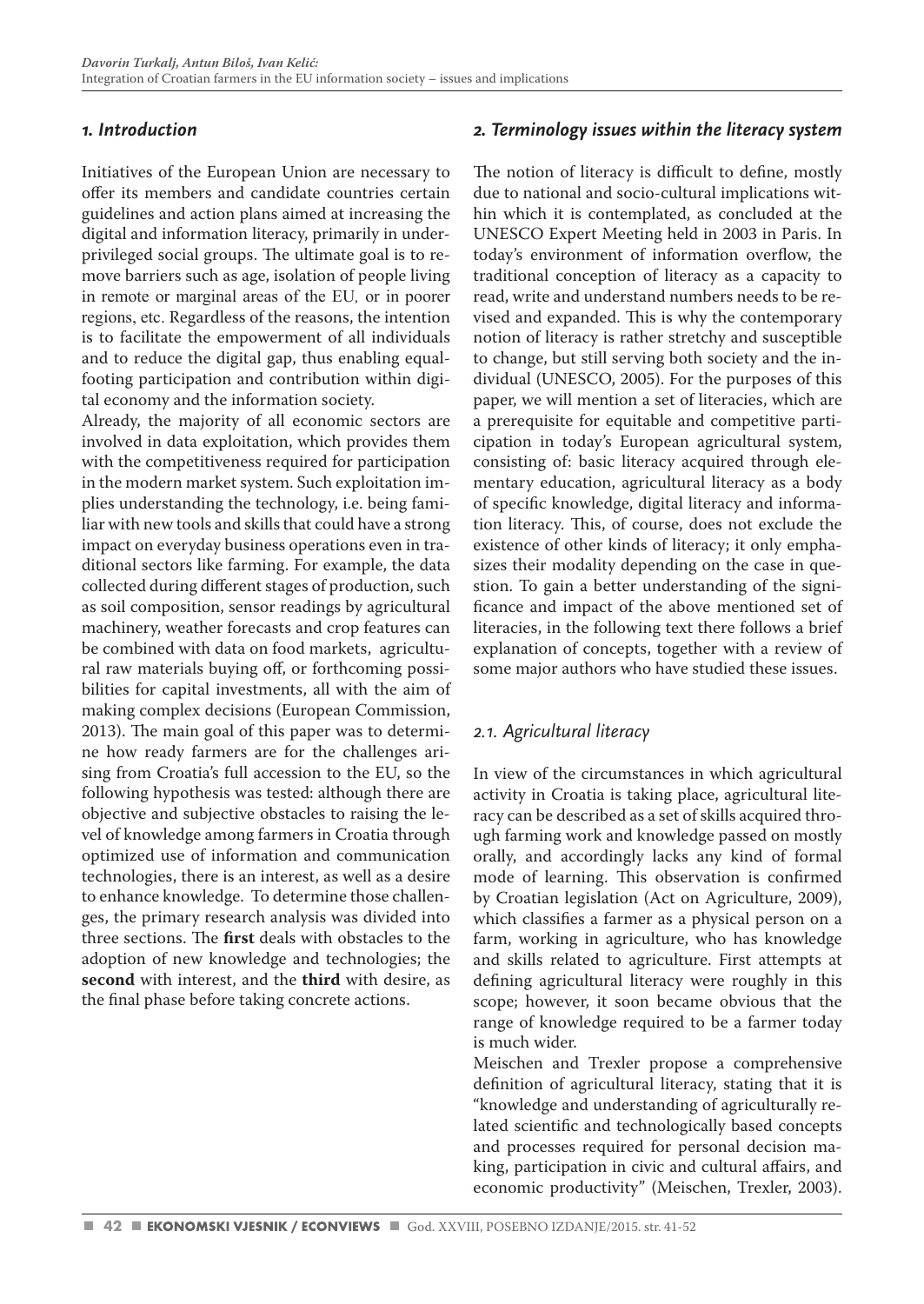The authors add that agricultural literacy exceeds the mere acquaintance with concepts and processes in agriculture, as well as the generalization of issues connected to its realization. They emphasize the crucial capability of making prudent decisions and implementing them in private and public activities, since to be an active participant in agriculture requires the individual to understand economic, environmental, social and business circumstances, and how they affect all the stakeholders (Powell et al., 2008).

#### *2.2. Digital literacy*

Digital literacy is viewed today as a dominant competency and the basis for acquiring and upgrading other forms of literacy. This is why digital literacy encompasses, or is even identified with, the notions such as Internet literacy, computer literacy, and information and communication literacy (Osterman, 2013). The combination of skills necessary to become digitally literate is well presented in the threepart definition by the University Library at the University of Illinois at Urbana-Champaign, which states that it is "the ability to use digital technology, communication tools or networks to locate, evaluate, use and create information; the ability to understand and use information in multiple formats from a wide range of sources when it is presented via computers; and a person's ability to perform tasks effectively in a digital environment. Literacy includes the ability to read and interpret media, to reproduce data and images through digital manipulation, and to evaluate and apply new knowledge gained from digital environments" (University of Illinois, 2011). In contrast to basic literacy, young generations of today do not gain those digital competencies so much through formal education, but more through constant exposure to the technologies, the usage of which shapes their way of thinking, as well as the rationale of seeking, moulding and consuming information.

### *2.3. Information literacy*

Numerous authors are studying information literacy as a prerequisite for non-discriminatory participation in modern society, which is marked by technology-aided human interaction. As this notion is broader than the notion of the computer, i.e.

digital literacy, knowing about technology is not enough for a person to be designated as information literate (Horton, 2007). Some important skills are the ability to find, browse and use information, as well as the ability to manage it, thus directly influencing the decision making process (Mitchell, 2009). Paul Zurkowski is a major author, and the person credited with coining the term or the concept of information literacy. He has emphasized the need for people to be information literate so that they can be equal participants in the information society. According to Zurkowski, "people trained in the application of information resources to their work can be called information literates. They have learned techniques and skills for utilizing a wide range of information tools as well as primary sources in moulding information solutions to their problems" (Zurkowski, 1974).

Information literacy is the foundation for life-long learning and a competence applicable across all disciplines and throughout the education system. Given the complex environment that we live in, and constant exposure to information, which is accessible not only on demand, but also forced upon us, the need has arisen to check its validity, reliability and authenticity. Furthermore, information available in the digital age can appear in a range of formats, thus requiring from users the capacity to interpret different types of media. In conclusion, the abundance of information in itself does not make any society or community more informed; it requires us to master certain skills that will help us to use information more effectively (ACRL, 2000).

# *3. Information society and legal framework*

The information society is part of the *acquis* of the European Union, now used by the Republic of Croatia as well. As pointed out on the EnterEurope website (http://www.entereurope.hr/), the concept of information society designates the response of the European Union to the revolution in society spurned by the rapid development of communication technologies, based on "information" as an expression of human knowledge (Gulija, 2010).

Initiatives of the European Union are necessary to offer its members and candidate countries certain guidelines and action plans aimed at increasing the digital and information literacy, primarily in underprivileged social groups. The ultimate goal is to remove barriers such as age, isolation of people living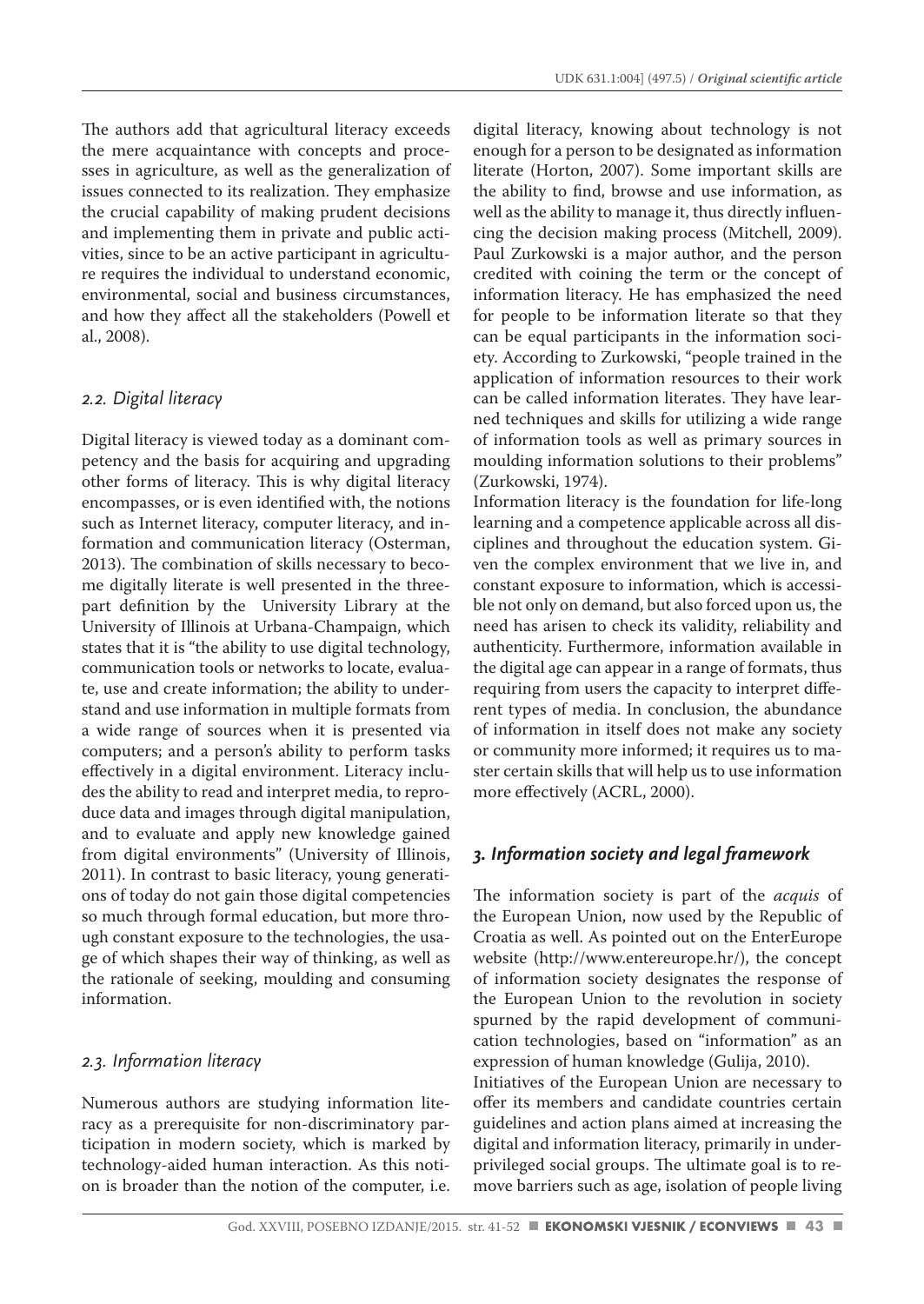in remote or marginal areas of the EU*,* or in poorer regions, etc. Regardless of the reasons, the intention is to facilitate the empowerment of all individuals and to reduce the digital gap, thus enabling equalfooting participation and contribution within digital economy and the information society. The latest issue of the Common Agricultural Policy (CAP) was redesigned in late 2013 to include more efficient measures for sustainable agriculture and vibrant rural areas. Some of the guiding principles for the reform are geared towards overcoming economic, environmental and territorial challenges. The answer to economic and environmental challenges comes in the form of sustainable food production and management of natural resources, whereas territorial challenges such as revitalizing rural areas will be solved by reallocation of funds for priority areas.

*Table 1 Chronology of the European Commission initiatives towards information society*

| Milesto-<br>nes                          | Period        | Major goals and guide-<br>lines                                                                                                                                                                                                                                                       |  |
|------------------------------------------|---------------|---------------------------------------------------------------------------------------------------------------------------------------------------------------------------------------------------------------------------------------------------------------------------------------|--|
| eEurope                                  | $2000 - 2005$ | • Information society for<br>all (socially inclusive)<br>Access to cheaper and<br>faster Internet<br>Online public services<br>Promotion of e-mar-<br>kets                                                                                                                            |  |
| i2010                                    | $2005 - 2010$ | • Creating a single<br>information space<br>Strengthening<br>$\bullet$<br>innovation and<br>investment in ICT                                                                                                                                                                         |  |
| Digital<br>agenda for<br>Europe<br>(DEA) | $2010 - 2020$ | • One of the key<br>initiatives of the Europe<br>2020 strategy<br>Improving interope-<br>rability of information<br>and communication<br>products and services<br>Promoting trust and<br>٠<br>security on the Internet<br>Enhancing digital<br>literacy, knowledge and<br>e-inclusion |  |

*Source: authors, According to: http://epp.eurostat. ec.europa.eu/portal/page/portal/employment\_social\_policy\_equality/information\_society* 

One of the key issues the reform is confronted with is rural development. The member states are required to devise a plan covering at least four out of six possible priorities, including: a) supporting the transfer of knowledge and innovation in agriculture, forest management and rural areas, and b) improving the viability of farms and competitiveness of all types of agriculture, as well as supporting the use of innovative technologies on farms (CAP, 2013).

All the above poses new challenges for farmers and some might not be ready to tackle them. The changes are now in full swing thanks to the European Commission initiatives, which member states have to act upon by developing their operational strategies and providing legal frameworks within their system. **Table 1** gives an overview of the initiatives by the European Commission since the year 2000. Taking into account all the above, the intention was to determine how ready farmers are for the challenges arising from Croatia's full accession to the EU. The current situation and the readiness of farmers to tackle the challenges are presented below in the

# *4. Methodology of primary research*

analysis of primary research.

The primary research is a part of more extensive research into the broader context of the implementation of information and communication technologies with the aim of enhancing farmers' knowledge and consequently overall agricultural sector performance. This section of the research aims at testing the main hypothesis that although there are objective and subjective obstacles to raising the level of knowledge among farmers in Croatia through optimized use of information and communication technologies, there is an interest, as well as a desire to enhance knowledge. Therefore, it is necessary to analyse the current level of knowledge and readiness to adopt new knowledge and technologies, in order to discover areas of interest. A well-managed interest may lead to higher information literacy, which is one of the prerequisites for the successful integration of Croatian farmers into the modern agricultural market system. The analysis of obstacles will help develop a strategy for overcoming these obstacles, bearing in mind that the focus on interest and desire is central to the AIDA (acronym for "attention, interest, desire, action") concept, which, according to Derrick White, in his book "Close More Sales" is probably "...the oldest acronym in marketing. It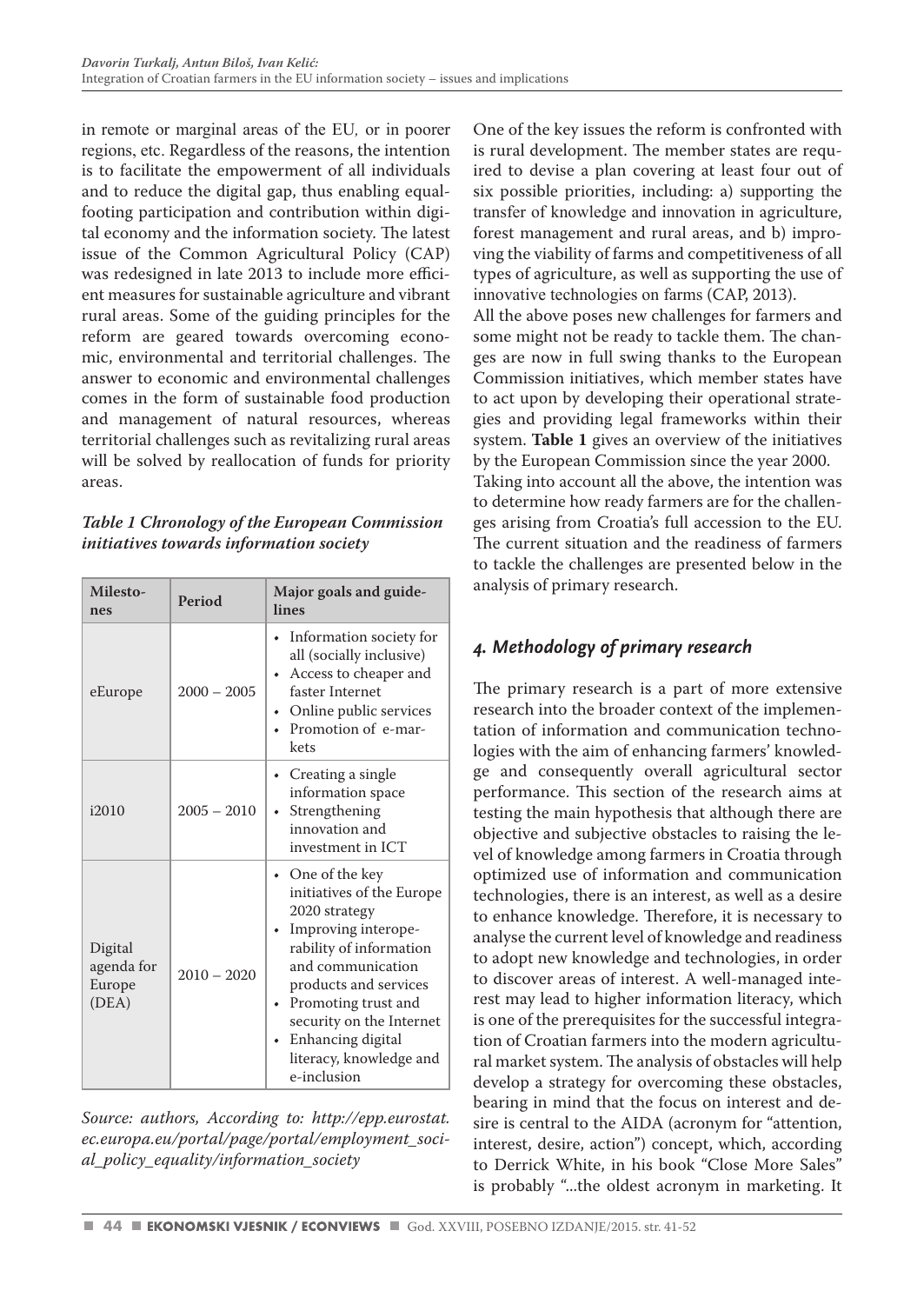is the best and will never change" (Moore, 2005). In order to confirm the above mentioned, in this paper we present a part of the primary research carried out using the CATI method and a closed questionnaire consisting of 18 questions, most of which were multiple-choice. Nominal and ordinal scales were used. The ordinal scale selected was a Likert scale. The sample consisted of randomly selected family farms and it was stratified in two stages (by county and size of settlement), using the list of family farms that received state aid in agriculture. The survey was conducted with a sample of 572 farmers. The majority of respondents came from Zagreb County (12.4%), followed by Osijek - Baranja County (8.7%), Koprivnica - Križevci County (7.2%), Bjelovar - Bilogora County (7.0%) and Split - Dalmatia County (7.0%). The smallest number of respondents came from Primorje - Gorski Kotar County (1.6%). More than half of the farms were established in the period between 2000 and 2005 (57.0%). One third of the farms were established after 2006 (32.0%) and only a small portion (6.8%) before 2000. 76.6% of the farms are situated in predominantly rural areas, and a smaller number in suburban (20.5%) and urban (2.8%) areas. In terms of production, 52.8% of the farms were primarily engaged in livestock breeding, 44.4% in crop production, and a small part were engaged in the processing, transport and trade of agricultural products (2.6%). Furthermore, 21.7% of respondents owned 5-10 hectares of land, 20.6% of farmers had 10-25 hectares, 18.5% had 1-5 hectares, and 15.0% had between 25 and 50 hectares. Sociodemographic characteristics of the respondents indicate that the male to female ratio was 60:40 with men accounting for 59.1% and women for 40.9% of the sample. The majority of respondents were above 40 years of age (60.1%); a slightly smaller percentage (39.2%) were 21-40 years old; and only 0.7% of respondents were under 21 years of age. According to the level of education, 58.7% of respondents reported completing secondary education; 24.3% primary education (primary school); 10.8% reported to have a two-year post-secondary or university degree; and 1% had completed a master's degree. Furthermore, 26.2% of respondents earned about HRK 5,000 per month; 21.2% earned less than HRK 5,000, and 19.2% more than HRK 5,000. 33.4% of respondents refused to answer that particular question. In terms of their status on the farm, 93.9% of respondents were the owners or co-owners of the farm, and the remaining small percentage (6.1%) were employees or associates.

#### *5. Results and discussion*

As the Internet, along with other information and communication technologies, is a tool for bridging the gap between various experts, people from rural areas and farmers through interaction and dialogue, it can help with establishing collaboration with new partners and facilitate cross-sectoral networking between government institutions, various support agencies and farmers. Also, as mentioned earlier, without the Internet one can hardly achieve an adequate level of information literacy, which is a prerequisite for the successful integration of Croatian farmers in the modern agricultural market system. Primary research analysis was divided into three sections. The first deals with obstacles to the adoption of new knowledge and technologies; the second deals with interest, and the third with desire, as the final phase before taking concrete actions.

The first part of the analysis deals with obstacles to the adoption of new knowledge and technologies (a prerequisite for developing information literacy skills) by classifying them into two groups: objective and subjective obstacles. Access to a computer and access to the Internet (Graph 1) are observed as potential objective obstacles to the adoption of new knowledge and technologies. The study has shown that objective obstacles were minimal as the vast majority of farmers in the survey had access to a computer (87%) and to the Internet (85%), which, in the majority of cases, was high speed Internet (75%). Furthermore, most of those who had access to a computer and the Internet used these also for business purposes (79%). It is necessary to improve the situation for 15% of farmers who do not have access to a computer and the Internet, and thus face an objective obstacle to integration using IT tools as a means of achieving information literacy.

However, in the majority of cases, the fact that there were no objective obstacles did not result in concrete actions that would enable farmers to integrate better into the existing agricultural market: the vast majority of respondents do not have their own website (84%) or do not use social networks to communicate and exchange information (72%). A smaller percentage of respondents (28%), who are present in social networks, mostly have only a Facebook profile (like the majority of the social network users in Croatia), while other social networks (including business networks such as LinkedIn) are not used.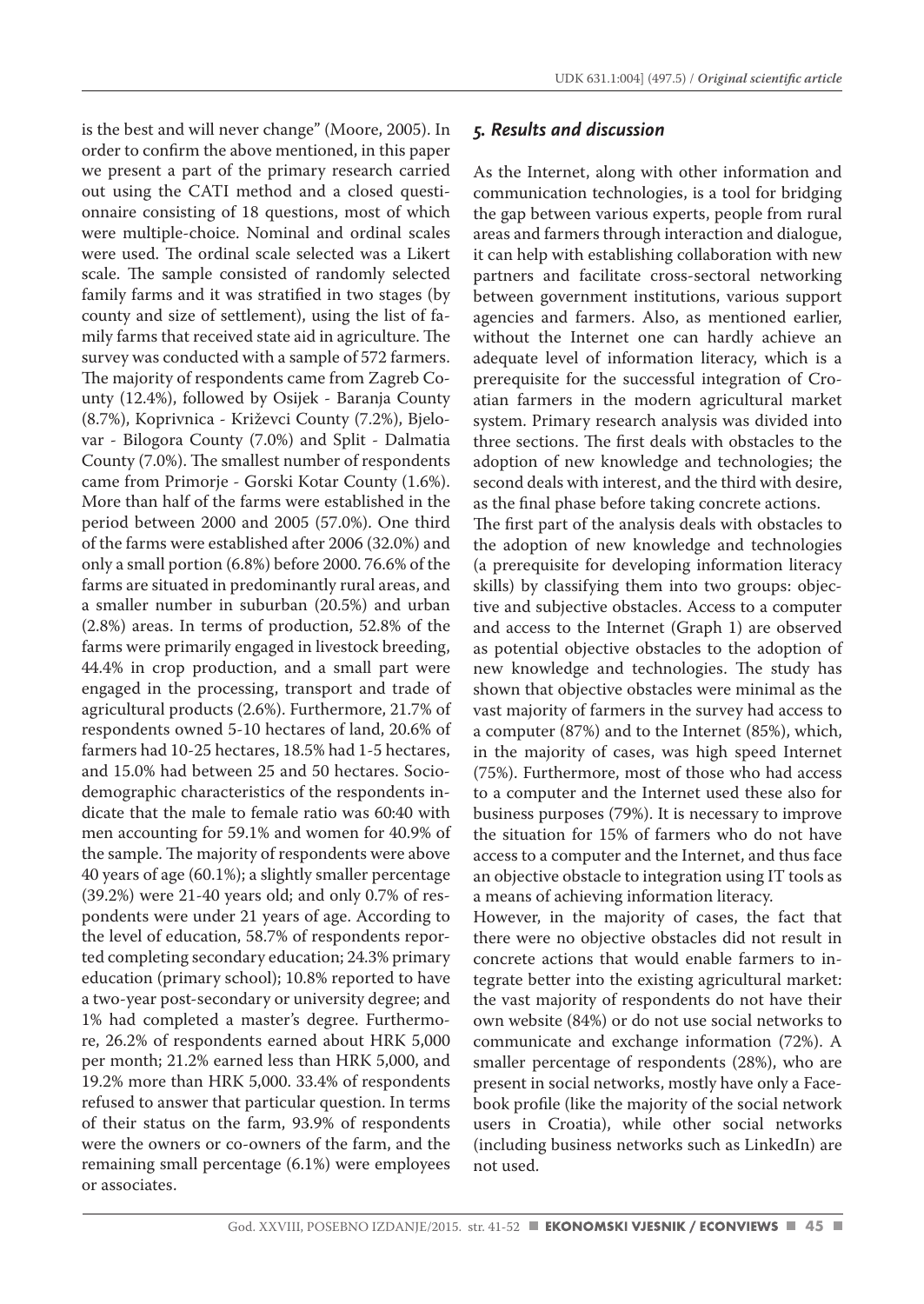



#### *Source: authors*

Given that the majority of farmers have no objective obstacles and acknowledge that business purposes are an important part of using computers and the Internet, but nevertheless lack the basic communication tools, suggests the presence of subjective obstacles (caused by their opinions, attitudes, lack of awareness...). Subjective obstacles were tested using a set of statements (respondents were asked

to rate statements on a scale of 1 to 5) where farmers independently rated the main obstacles to the application of information and communication technologies by family farms in Croatia. By responding on behalf of family farms in general, farmers tend to express more easily their perception about obstacles that they personally find difficult to overcome (**Graph 2**). Considering the percentage of

#### *Graph 2 Ranking of perceptions about obstacles*



#### *Source: authors*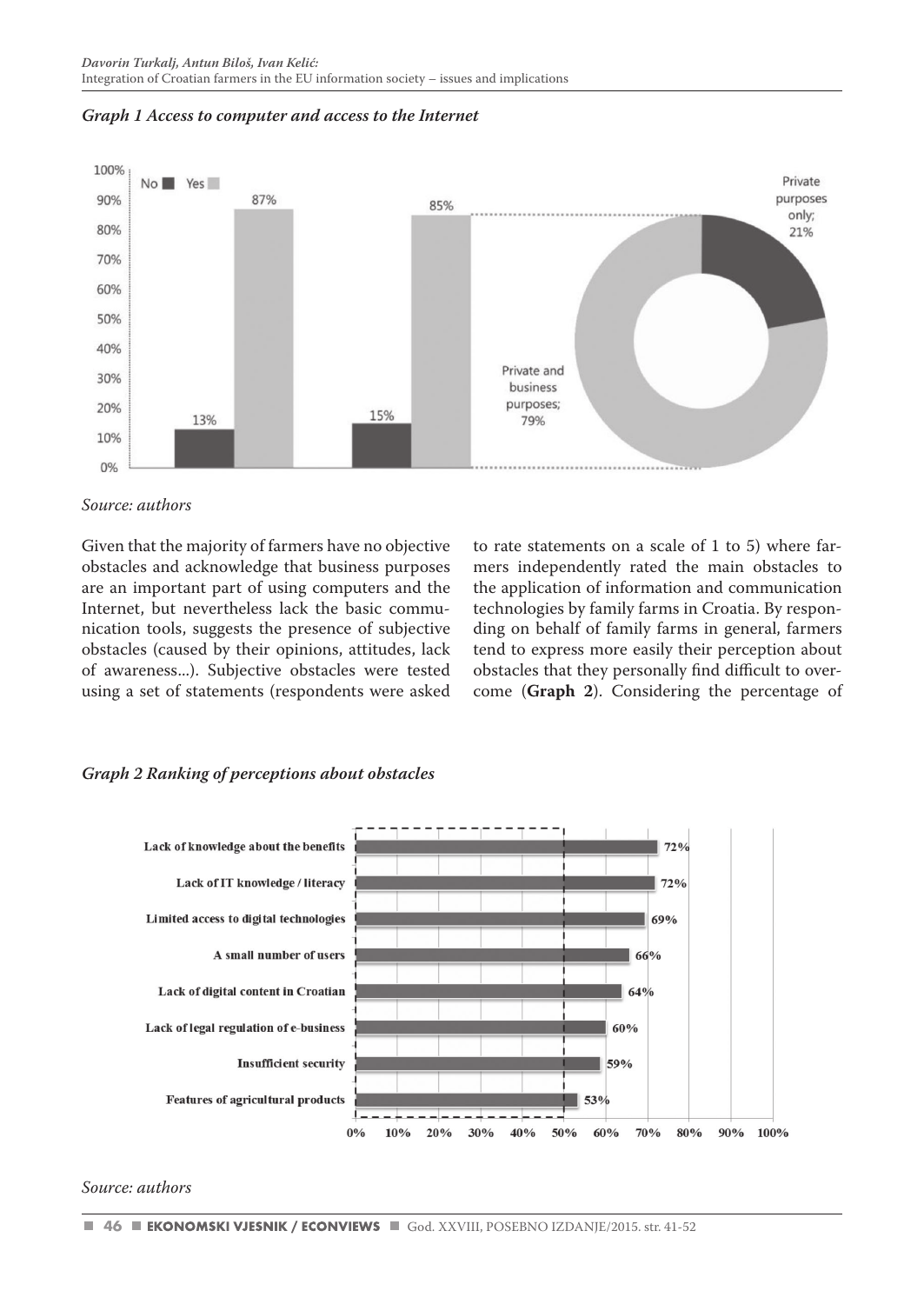respondents whose ratings were mostly 4 and 5, it is clear that the majority of farmers chose all the stated reasons (all the statements exceed 50%), but most of them are not certain about the benefits they would have from information and communication technologies (72%) and think that they lack adequate competencies (72%). In addition, even though the vast majority of farmers have a high speed network connection, most of them feel that they have limited access to digital technologies and that there is a small number of Internet users that might be of interest to them.

After establishing that obstacles were largely subjective and related to the lack of awareness about the possibilities of information and communication technologies, the fact that farmers themselves were aware of the problem is encouraging. In order to identify farmers' training needs in terms of developing and exploiting the potential of all dimensions of information literacy, it was necessary to determine whether there was interest among farmers in adopting new knowledge and technologies. Therefore, the second part of the analysis focused on understanding **interest**. Time spent actively on the Internet, as a quantitative variable, was selected to measure interest (Graph 3). Farmers were classified into four groups: those who are not on the Internet (NO surfing); those who actively spend less than an hour a day online (CASUAL surfers); those who actively spend up to three hours a day online (PART TIME surfers), and those who actively spend a minimum of three hours or more a day online (FULL TIME surfers).

#### *Graph 3 Segmentation of farmers according to the time spent actively online*



*Source: authors*

As can be seen from Graph 3, the majority of farmers are online up to an hour a day. Whether that is enough, not enough or too much, depends on how they use that time. It should be noted that the surveyed farms usually have no person in charge of office work only. It is, therefore, very important to determine the optimal time needed to maximize the opportunities of the digital age, without compromising the core activity. This is why the level of interest in specific topics in the total sample of farmers was measured (Table 2).

#### **Items <sup>n</sup> % Total sample % Online sample Average grade (scale 1-5)** 1. Incentives and development programs 467 81.64% 92.84% **4.5** 2. Weather Forecast / prognostic maps 456 79.70% 90.70% **4.5** 3. Diseases and pests warning systems 451 78.80% 89.70% **4.4** 4. Market information <sup>447</sup> 78.10% 88.90% **4.3** 5. Prices and availability of products 443 77.40% 88.10% **4.3** 6. General news about agriculture 443 77.40% 88.10% **4.3** 7. Cadastral information <sup>429</sup> 75.00% 85.30% **4.3** 8. Latest practices <sup>426</sup> 74.50% 84.70% **4.2** 9. Management and operation  $\begin{vmatrix} 403 & 70.50\% & 80.10\% \end{vmatrix}$  4.1 10. Services (forums, etc.) <sup>397</sup> 69.40% 78.90% **4.1** 11. Technology solutions after harvest 376 65.70% 74.80% **4.0**

#### *Table 2 Interest in particular information*

#### *Source: authors*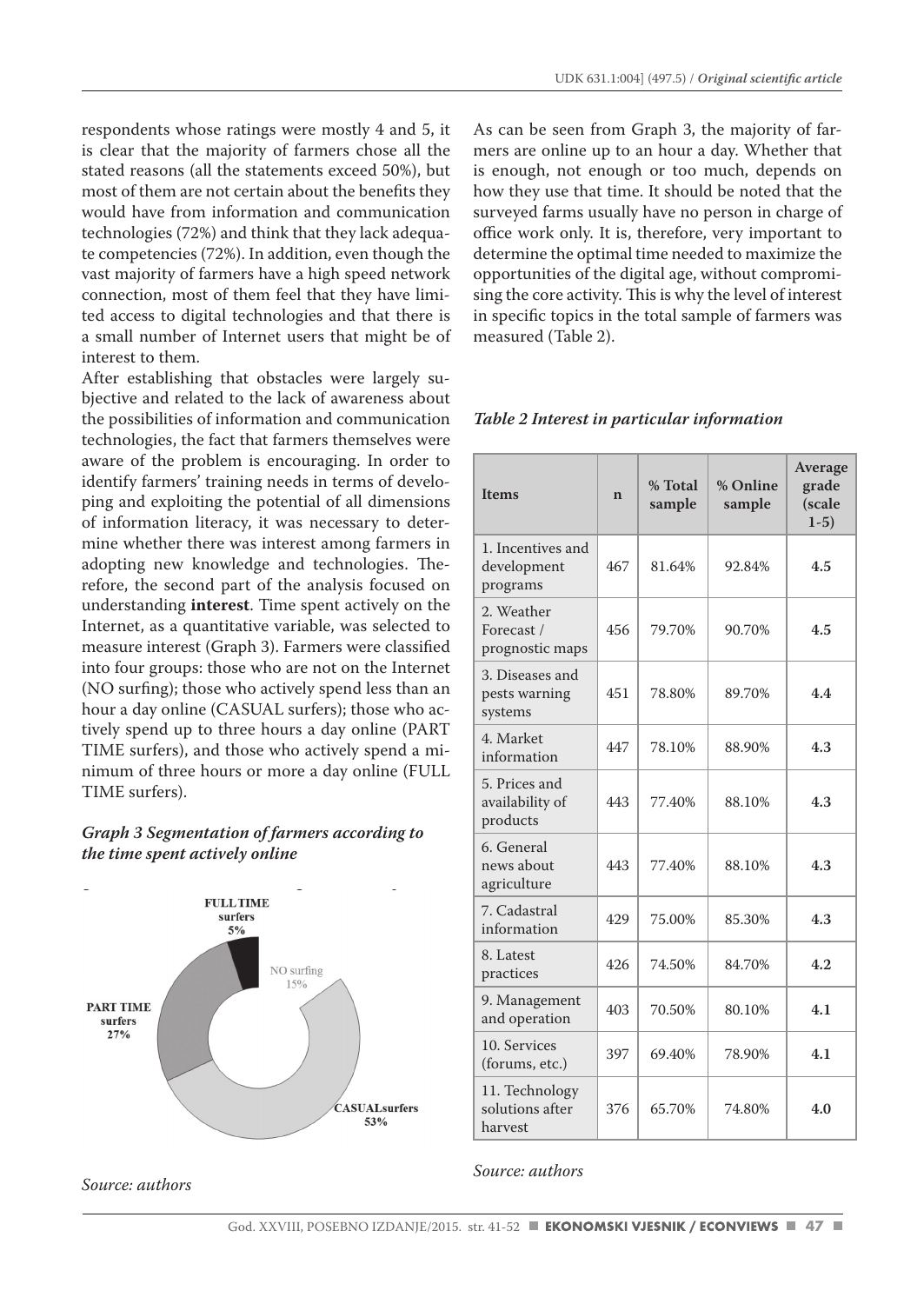**Table 2** shows the percentage of respondents who rated individual statements with 4 or 5 and the average scores for individual statements. All the observed statements received very high ratings, which means that farmers are open to acquiring new knowledge and that subjective obstacles were far from causing indifference. However, in relative terms, it is possible to identify statements in which farmers showed the greatest interest. In order to better observe the 11 statements, they were grouped into three dimensions: **product orientation, market orientation** and **future orientation (Graph 4)**. A question arises whether there is a difference in the ratings of interests among different groups of farmers and whether the interests of those who spend more time online are of different orientation. The average scores for each dimension show that those farmers who spend more time online gave slightly lower ratings to all interests, which means that during the three hours spent on the Internet they largely manage to satisfy their interests related to all three dimensions under consideration here.

To understand interests, as the most important factor in creating desire, and finally driving farmers to action, all dimensions were analysed in detail by segments of farmers (Table 3). In order to put these high scores into context, the affinity index was calculated. It compares the interest of all in relation to the score 4.0, as a solid, but not extreme (the highest possible) score. This supports two conclusions: 1. CASUAL and PART TIME surfers rate interests higher than FULL TIME surfers; 2. regardless of the segment, interest ranking is the same: the priority is to get answers focused on the present (product orientation followed by market orientation), whereas the lowest interest is shown in development, which focuses on the future (future orientation). This shows that even full time surfers do not use the time spent on the Internet efficiently and effectively. The last set of questions refers to the **desire** of farmers for targeted use of new technology to improve business performance in specific areas. As expected, farmers were motivated for all available segments, which is consistent with the declared interest (**Graph 5**).

Farmers have indicated a desire to use new technologies in order to enhance their competencies and ability to better respond to market demands, a desire for a lower information price, lower transactions price, increased competitiveness, expanding to new markets, but also a desire for information related to marketing research and production differentiation. This confirms they are open to new knowledge.

*Graph 4 Segmentation of farmers according to their e-orientation*



*Source: authors*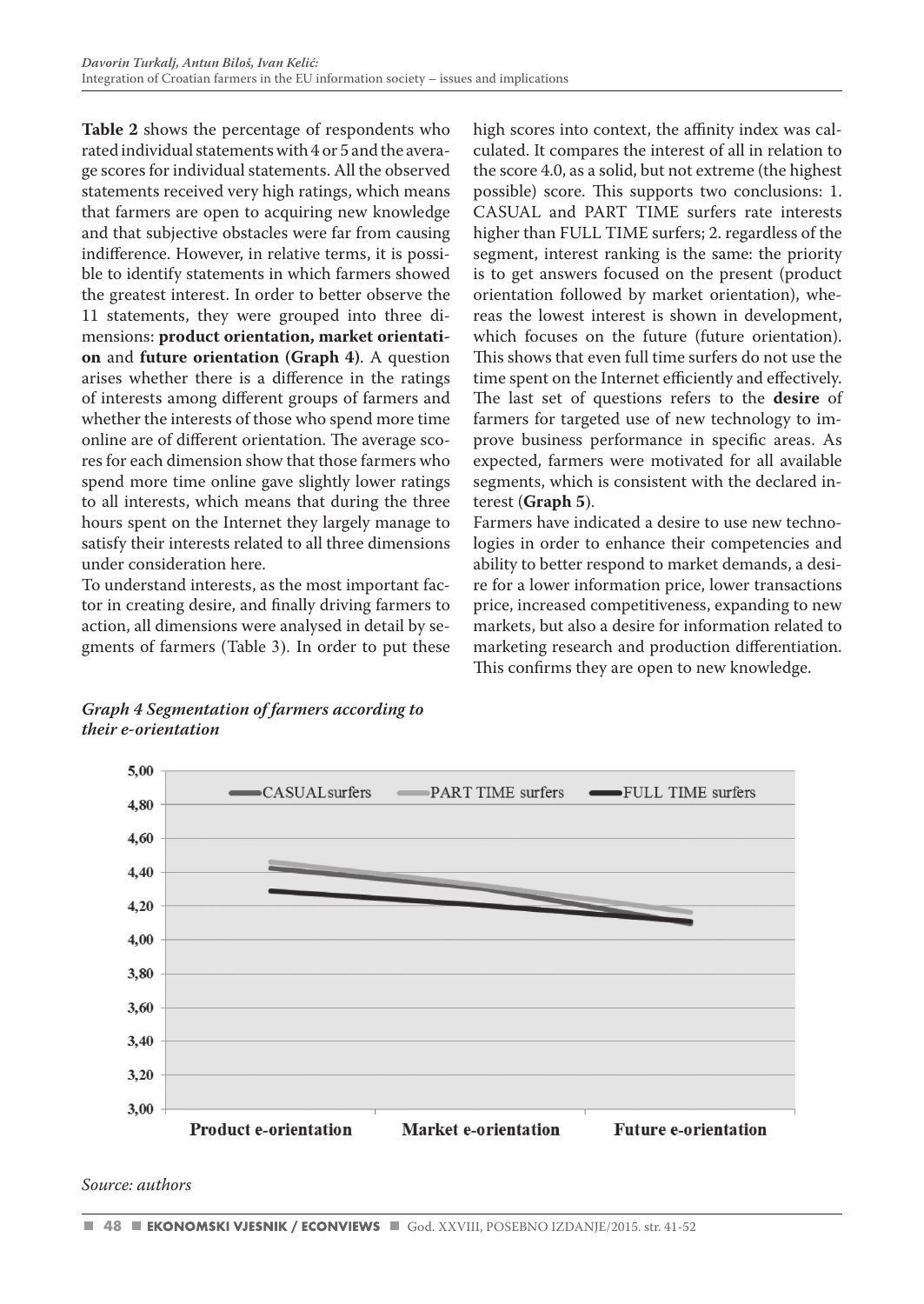# *Table 3 Affinity indexes per segments*

| <b>SEGMENTS</b>                     | <b>CASUAL</b><br>surfers | <b>PART</b><br><b>TIME</b><br>surfers | <b>FULL</b><br><b>TIME</b><br>surfers | <b>TOTAL</b> | <b>TOTAL DIMESI-</b><br><b>ON INTEREST</b> |
|-------------------------------------|--------------------------|---------------------------------------|---------------------------------------|--------------|--------------------------------------------|
| <b>DIMENSIONS</b>                   |                          | <b>RANG</b>                           |                                       |              |                                            |
| <b>Product orientation</b>          | 110.6                    | 111.5                                 | 107.3                                 | 110.7        |                                            |
| Incentives and development programs | 111.5                    | 112.3                                 | 107.3                                 | 111.5        | $\mathbf{1}$                               |
| Weather Forecast / prognostic maps  | 111.3                    | 112.5                                 | 109.8                                 | 111.5        |                                            |
| Diseases and pests warning systems  | 109.0                    | 109.8                                 | 104.8                                 | 109.0        |                                            |
| <b>Average: Market orientation</b>  | 107.7                    | 108.1                                 | 105.2                                 | 107.7        |                                            |
| Market information                  | 108.0                    | 107.5                                 | 113.0                                 | 108.3        |                                            |
| Prices and availability of products | 108.0                    | 106.5                                 | 101.5                                 | 107.0        | $\mathbf{2}$                               |
| General news about agriculture      | 106.8                    | 109.5                                 | 108.0                                 | 107.8        |                                            |
| Cadastral information               | 108.3                    | 108.8                                 | 103.3                                 | 108.3        |                                            |
| <b>Average: Future orientation</b>  | 102.4                    | 104.1                                 | 102.8                                 | 102.9        |                                            |
| Latest practices                    | 105.0                    | 105.3                                 | 108.0                                 | 105.3        |                                            |
| Management and operation            | 102.8                    | 104.0                                 | 104.0                                 | 103.3        | 3                                          |
| Services (forums, etc.)             | 102.0                    | 104.3                                 | 100.8                                 | 102.5        |                                            |
| Technology solutions after harvest  | 99.8                     | 102.8                                 | 98.3                                  | 100.8        |                                            |

*Source: authors* 

# *Graph 5 Areas for which farmers have developed a desire for better use of new technologies*

| <b>DEVELOPED</b><br><b>DESIRE</b> | Increased<br>Lower information<br>Production<br>competitiveness<br>Marketing research<br>price<br>differentiation<br>Better respond to<br>Lower transactions<br>market demand<br>Expanding to new<br>price<br>markets |
|-----------------------------------|-----------------------------------------------------------------------------------------------------------------------------------------------------------------------------------------------------------------------|
| <b>UNCERTAIN</b>                  |                                                                                                                                                                                                                       |
| NO.<br><b>DESIRE</b>              |                                                                                                                                                                                                                       |

*Source: authors*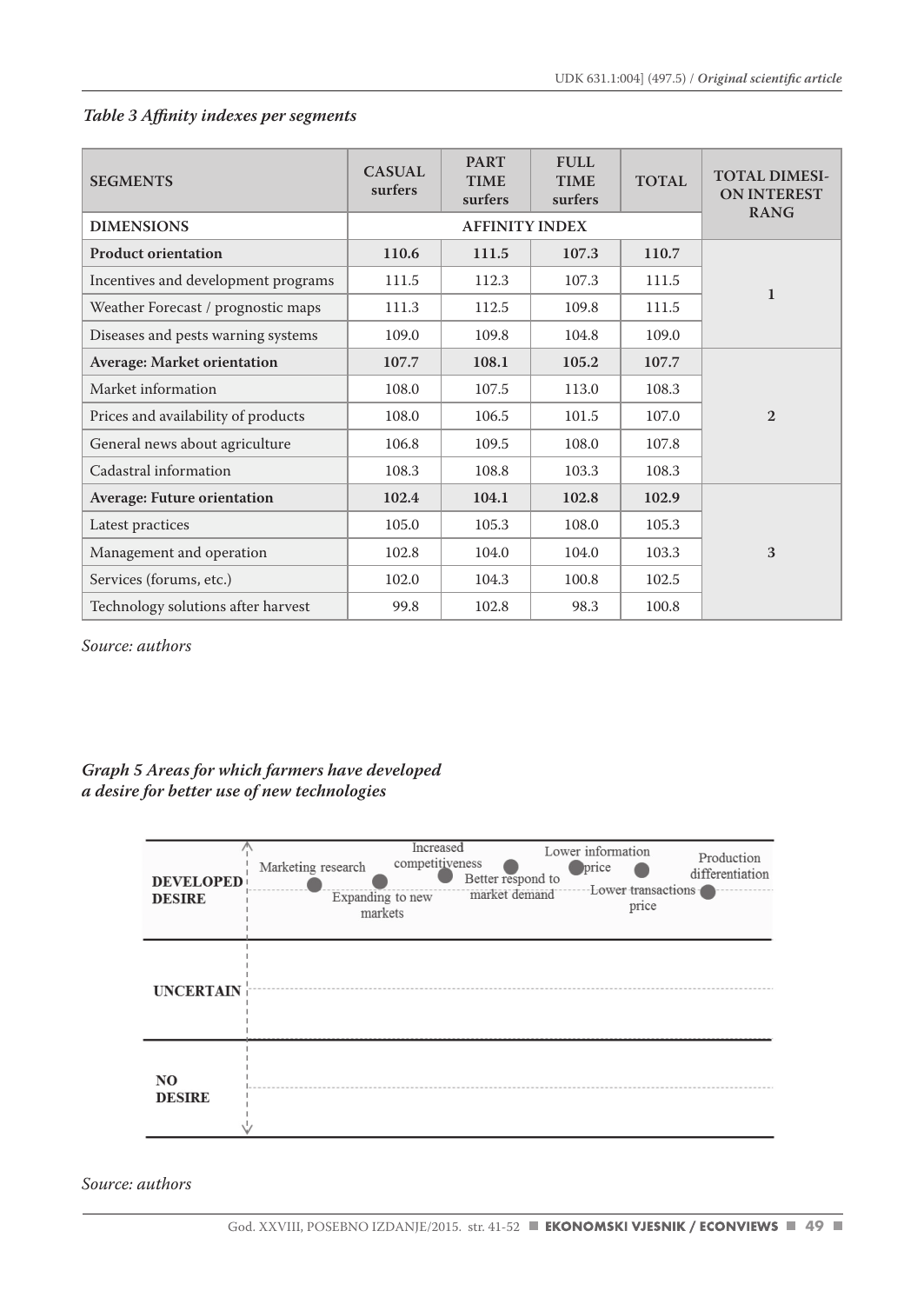# *6. Conclusion and recommendations*

The literature review and the EU development initiatives emphasize the importance of investment in individuals as the main bearers in economic activities. Farmers are no exception in these processes. On the contrary, their segment is facing new circumstances, forcing them to adapt rather quickly in order to be competitive. New challenges demand versatile farmers who will be enterprising, well informed and driven. By continuous investment in new knowledge, by supporting the interest and creating possibilities for improvement they will attain the ultimate goal of establishing healthy and sustainable development of agriculture and related activities. Proficiency in basic computer skills and information literacy will contribute to empowerment and emancipation of farmers who can become active participants in further agriculture development stages within the chain of decision-making. As an important social group, farmers should be empowered through training programmes within the education system and through other initiatives aimed

at upgrading the existing body of knowledge. Such empowerment will create permanent social value that can bring benefits for the whole community, such as preservation of the rural environment, keeping young people in rural areas, self-employment, and strengthening agriculture as a strategic industry. The primary research has confirmed the basic hypothesis that although there are subjective (not so many objective) obstacles to raising the level of knowledge among farmers in Croatia, a high level of interest and desire make an excellent foundation for the use of information and communication technologies in the agricultural sector. A precondition for capitalizing on the interest and desire shown is to provide training for farmers who are not sure about the concrete benefits or how to obtain them. In addition, they realize that they lack the skills in using new technologies (although available), but they are ready and willing to work on their own development, given that this will enable them to become part of the modern agricultural market system.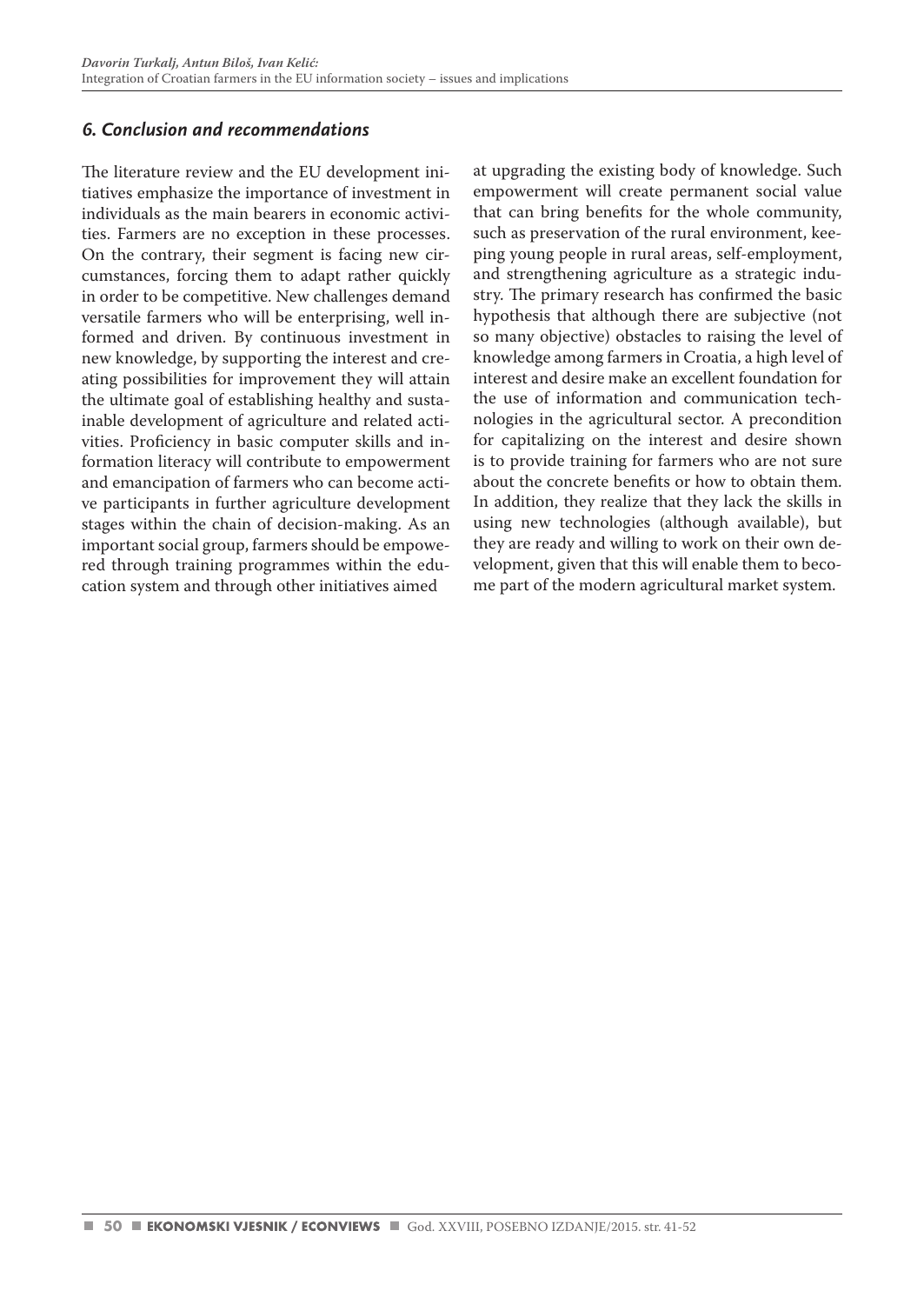## **References**

- 1. Act on Agriculture (Croatian: Zakon o poljoprivredi) (2009). Article 3. Članak 3. Available at: http:// narodne-novine.nn.hr/clanci/sluzbeni/2009\_12\_149\_3636.html (Accessed on: May 14, 2014)
- 2. Association of College and Research Libraries (2000). Information Literacy Competency Standards for Higher Education. Available at: http://www.ala.org/acrl/standards/informationliteracycompetency#il def (Accessed on: May 17, 2014)
- 3. Common agricultural policy (2013). Overview of CAP Reform 2014-2020, Agricultural Policy Perspectives Brief, p. 3-9. Available at: http://ec.europa.eu/agriculture/policy-perspectives/policy-briefs/05\_ en.pdf (Accessed on: May 21, 2014)
- 4. Davenport, T. H., SAS Institute Inc (2013). Big Data in Big Companies, SAS research report, Available at: http://www.sas.com/content/dam/SAS/en\_us/doc/whitepaper2/bigdata-bigcompanies-106461. pdf (Accessed on: May 18, 2014)
- 5. European Commission MEMO/13/965 (2013). FACTSHEET: What is big data?. Available at: http:// europa.eu/rapid/press-release\_MEMO-13-965\_en.htm (Accessed on: May 22, 2014)
- 6. Gulija, B. (2010). Informacijsko društvo ciljevi i pravni temelji, EnterEurope vodič kroz informacije o Europskoj Uniji. Available at: http://www.entereurope.hr/page.aspx?PageID=84 (Accessed on: May 20, 2014)
- 7. Horton, F. W. Jr (2007). Understanding Information Literacy: A Primer, Edited by the Information Society Division. Communication and Information Sector Paris: UNESCO.
- 8. Intel (2013). What Happens In An Internet Minute? Available at: http://www.intel.com/content/www/ us/en/communications/internet-minute-infographic.html (Accessed on: May 16, 2014)
- 9. Meischen, D. L., Trexler, C. J. (2003), "Rural elementary students' understandings of science and agricultural education benchmarks related to meat and livestock", Journal of Agricultural Education, Vol. 44, No. 1, pp. 43-55.
- 10. Mitchell, E. (2009). Information literacy: Literacy, information, and learning theoretical foundations; Literature reviews for doctoral dissertation, p. 3. Available at: http://erikmitchell.info/uploaded\_files/ dissertation/1\_information\_literacy\_mitchell.pdf (Accessed on: May 17, 2014)
- 11. Moore, I. (2005). Does your marketing sell? The secret of effective marketing communications. London: Nicholas Brealey.
- 12. Osterman, M. D. (2013). Digital Literacy: Definition, Theoretical Framework, and Competencies, Florida International University, USA, Available at: http://digitalcommons.fiu.edu/cgi/viewcontent. cgi?article=1213&context=sferc (Accessed on: May 24, 2014)
- 13. Powell, D., Agnew D., Trexler C. (2008), "Agricultural literacy: Clarifying a vision for practical application", Journal of Agricultural Education, Vol. 49, No. 1, pp. 88-89.
- 14. The University Library at the University of Illinois at Urbana-Champaign (2011). What is digital literacy?. Available at: http://www.library.illinois.edu/diglit/definition.html (Accessed on: May 25, 2014)
- 15. UNESCO (2005). Aspect of Literacy Assessment, Section for Literacy and Non-Formal Education Section Division of Basic Education, Paris, Available at: http://unesdoc.unesco.org/ images/0014/001401/140125eo.pdf (Accessed on: May 15, 2014)
- 16. White, D. (2001). Close more sales (Rev. ed.). Chalford: Management Books 2000.
- 17. Zurkowski, P. (1974). The Information Service Environment Relationships and Priorities, Related Paper No. 5., National Commission on Libraries and Information Science, Washington, DC., National Program for Library and Information Services, Available at: http://eric.ed.gov/PDFS/ED100391.pdf (Accessed on: May 23, 2014)